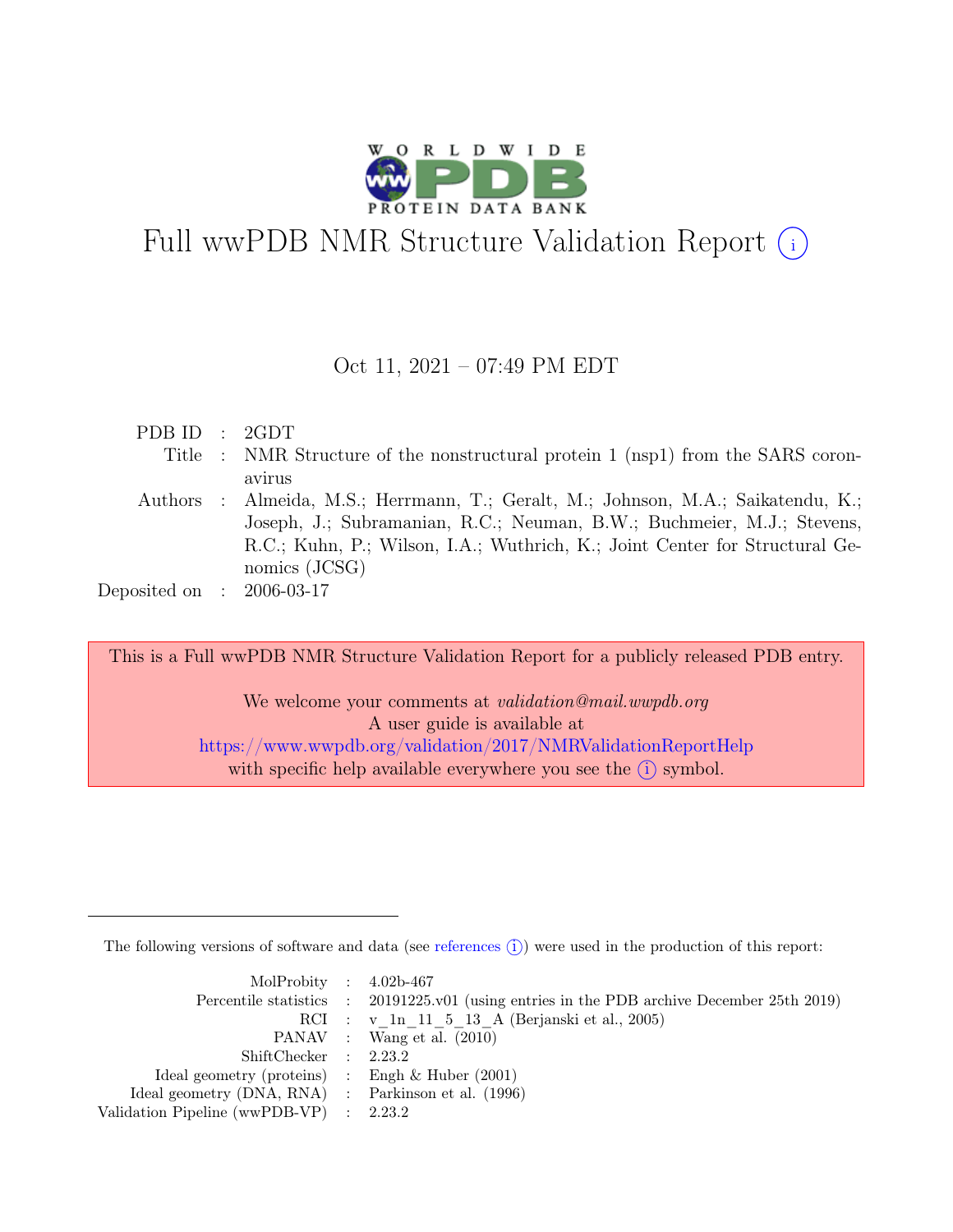# 1 Overall quality at a glance  $(i)$

The following experimental techniques were used to determine the structure: SOLUTION NMR

The overall completeness of chemical shifts assignment is 91%.

Percentile scores (ranging between 0-100) for global validation metrics of the entry are shown in the following graphic. The table shows the number of entries on which the scores are based.



| Metric.               | Whole archive<br>$(\#Entries)$ | NMR archive<br>$(\#Entries)$ |
|-----------------------|--------------------------------|------------------------------|
| Clashscore            | 158937                         | 12864                        |
| Ramachandran outliers | 154571                         | 11451                        |
| Sidechain outliers    | 154315                         | 11428                        |

The table below summarises the geometric issues observed across the polymeric chains and their fit to the experimental data. The red, orange, yellow and green segments indicate the fraction of residues that contain outliers for  $>=$  3, 2, 1 and 0 types of geometric quality criteria. A cyan segment indicates the fraction of residues that are not part of the well-defined cores, and a grey segment represents the fraction of residues that are not modelled. The numeric value for each fraction is indicated below the corresponding segment, with a dot representing fractions  $\langle=5\%$ 

| Mol | $ $ Chain $ $ | $\perp$ Length $\perp$ | Quality of chain |     |     |
|-----|---------------|------------------------|------------------|-----|-----|
|     |               | 116                    | 68%              | 20% | 11% |

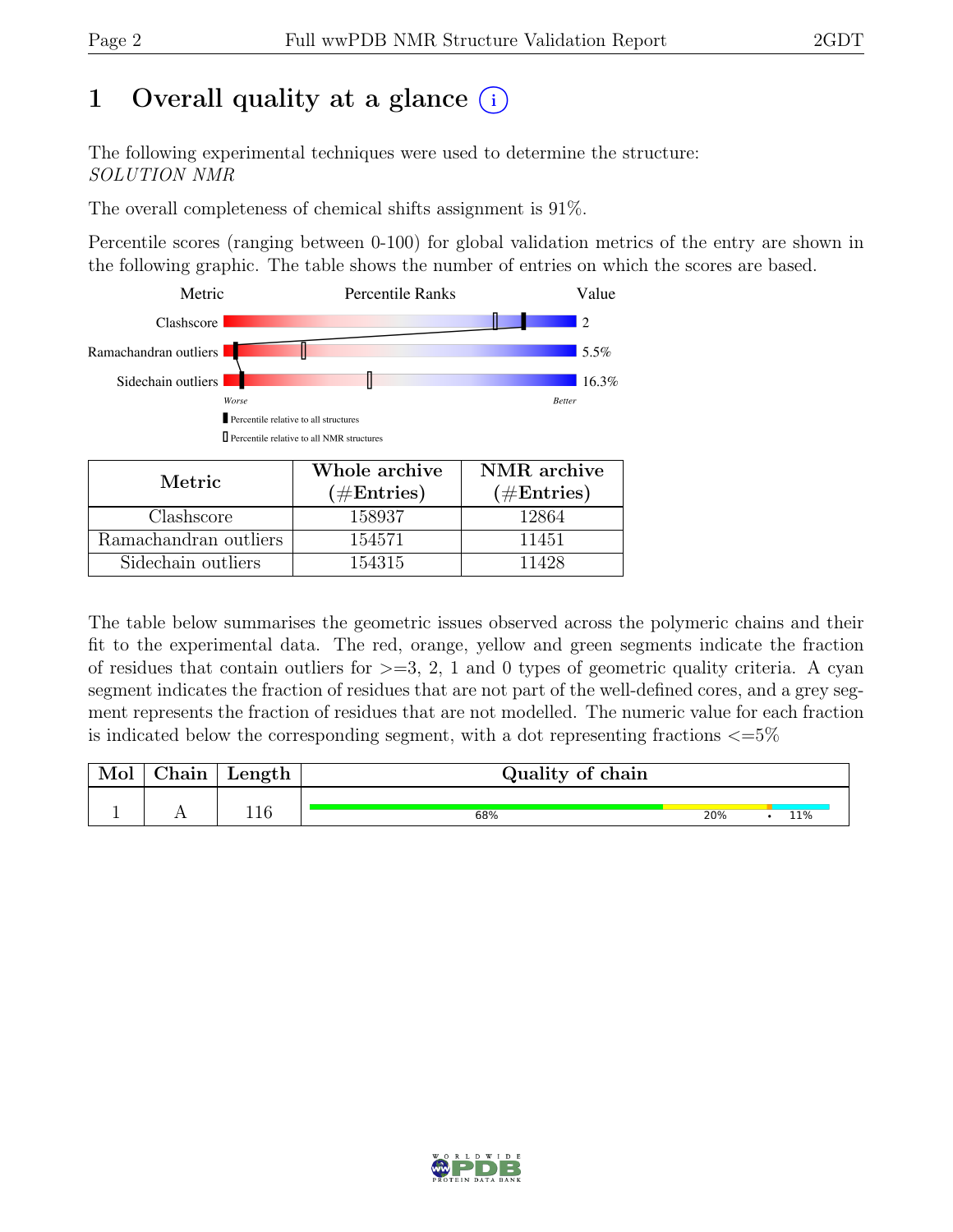# 2 Ensemble composition and analysis  $(i)$

This entry contains 20 models. Model 7 is the overall representative, medoid model (most similar to other models). The authors have identified model 1 as representative, based on the following criterion: closest to the average.

The following residues are included in the computation of the global validation metrics.

| Well-defined (core) protein residues                                            |                             |      |  |  |  |
|---------------------------------------------------------------------------------|-----------------------------|------|--|--|--|
| Backbone RMSD (Å)   Medoid model  <br>Well-defined core   Residue range (total) |                             |      |  |  |  |
|                                                                                 | $A:2-A:63, A:73-A:113(103)$ | 0.34 |  |  |  |

Ill-defined regions of proteins are excluded from the global statistics.

Ligands and non-protein polymers are included in the analysis.

The models can be grouped into 2 clusters and 15 single-model clusters were found.

| Cluster number | Models                                                                       |
|----------------|------------------------------------------------------------------------------|
|                | 3, 7, 18                                                                     |
|                | 9.19                                                                         |
|                | Single-model clusters   1, 2, 4, 5, 6, 8, 10, 11, 12, 13, 14, 15, 16, 17, 20 |

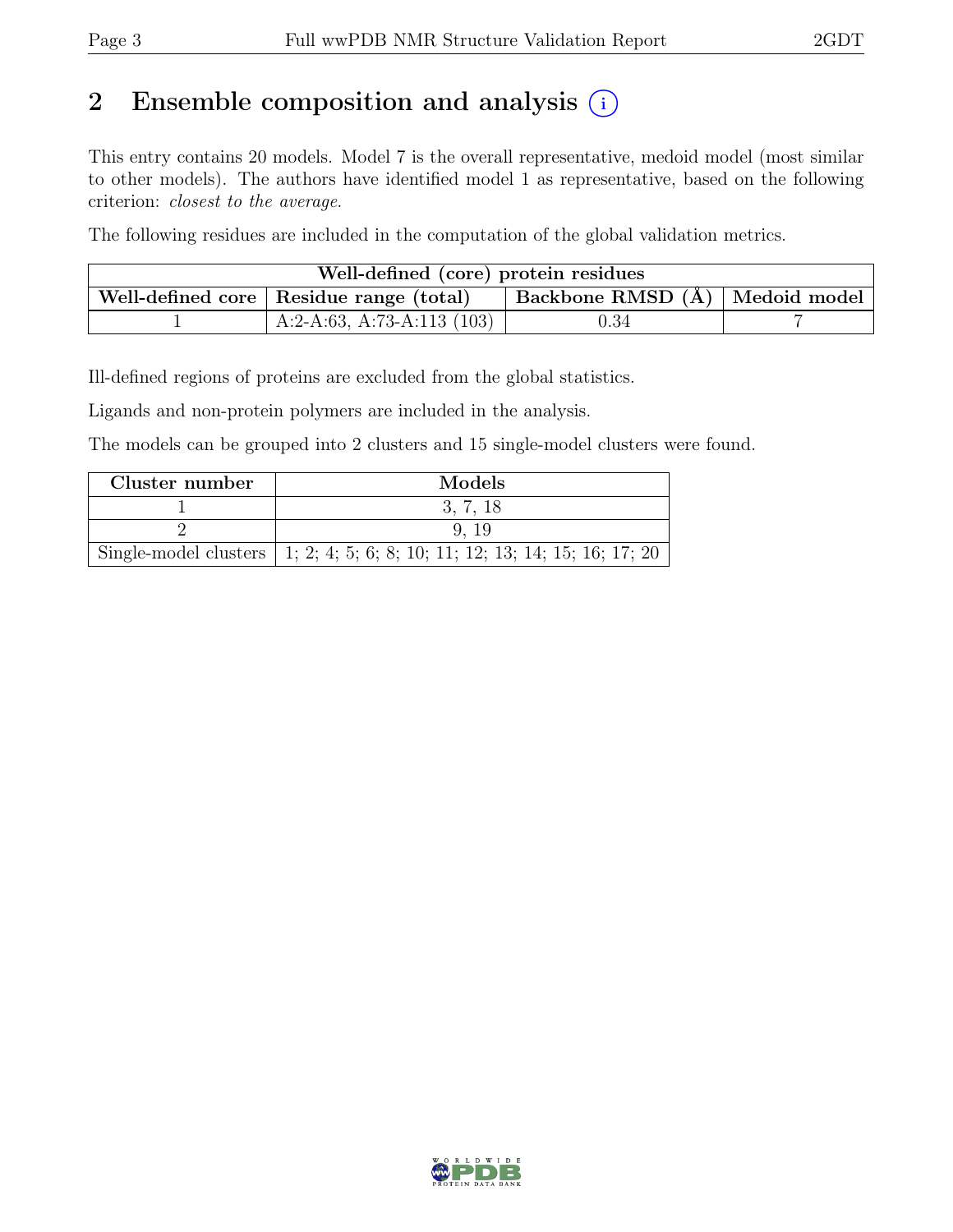# 3 Entry composition  $(i)$

There is only 1 type of molecule in this entry. The entry contains 1802 atoms, of which 911 are hydrogens and 0 are deuteriums.

• Molecule 1 is a protein called Leader protein; p65 homolog; NSP1 (EC 3.4.22.-).

| Mol | ${\rm Chain} \parallel$ | Residues | $\rm{Atoms}$ |     |     |     | Trace |  |  |
|-----|-------------------------|----------|--------------|-----|-----|-----|-------|--|--|
|     |                         | 116      | Total        |     |     |     |       |  |  |
|     |                         |          | 1802         | 562 | 911 | 161 | 166   |  |  |

There is a discrepancy between the modelled and reference sequences:

|  | Chain   Residue   Modelled   Actual |     | Comment                                        | Reference |
|--|-------------------------------------|-----|------------------------------------------------|-----------|
|  |                                     | THR | $\perp$ engineered mutation $\perp$ UNP P59641 |           |

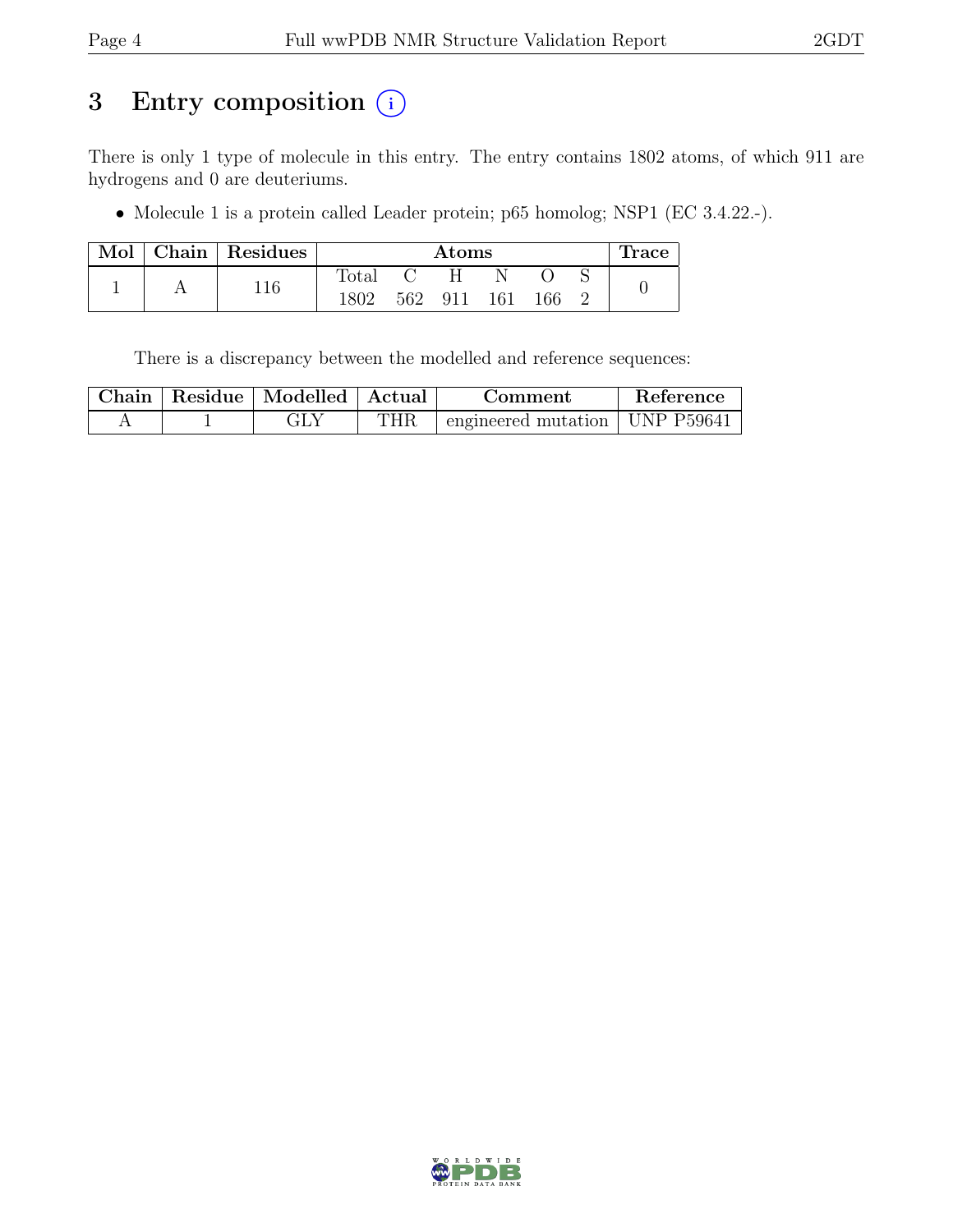# 4 Residue-property plots (i)

## <span id="page-4-0"></span>4.1 Average score per residue in the NMR ensemble

These plots are provided for all protein, RNA, DNA and oligosaccharide chains in the entry. The first graphic is the same as shown in the summary in section 1 of this report. The second graphic shows the sequence where residues are colour-coded according to the number of geometric quality criteria for which they contain at least one outlier: green  $= 0$ , yellow  $= 1$ , orange  $= 2$  and red  $=$ 3 or more. Stretches of 2 or more consecutive residues without any outliers are shown as green connectors. Residues which are classified as ill-defined in the NMR ensemble, are shown in cyan with an underline colour-coded according to the previous scheme. Residues which were present in the experimental sample, but not modelled in the final structure are shown in grey.

• Molecule 1: Leader protein; p65 homolog; NSP1 (EC 3.4.22.-)



## 4.2 Scores per residue for each member of the ensemble

Colouring as in section [4.1](#page-4-0) above.

#### 4.2.1 Score per residue for model 1

• Molecule 1: Leader protein; p65 homolog; NSP1 (EC 3.4.22.-)



#### 4.2.2 Score per residue for model 2



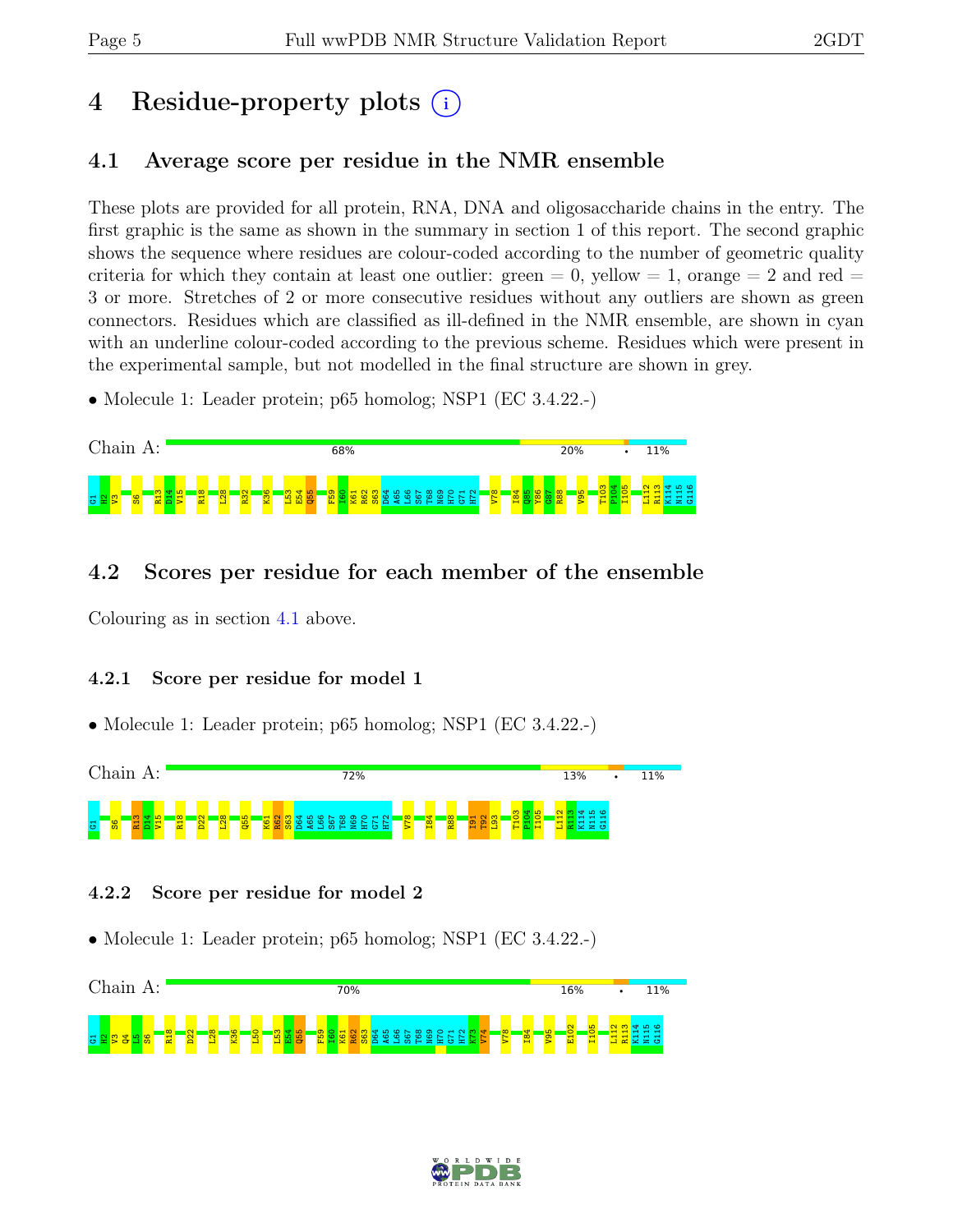#### 4.2.3 Score per residue for model 3

• Molecule 1: Leader protein; p65 homolog; NSP1 (EC 3.4.22.-)



#### 4.2.4 Score per residue for model 4

• Molecule 1: Leader protein; p65 homolog; NSP1 (EC 3.4.22.-)



#### 4.2.5 Score per residue for model 5

• Molecule 1: Leader protein; p65 homolog; NSP1 (EC 3.4.22.-)

| $\cap$ h<br>91n         | 68%                                         | 20%                                       | 11%                                     |
|-------------------------|---------------------------------------------|-------------------------------------------|-----------------------------------------|
| $\infty$<br>$\sim$<br>퓽 | <b>i</b> co<br>$\sim$<br>$\infty$<br>ത<br>5 | $\overline{56}$<br>₹<br>$\mathbf{H}$<br>☞ | ດ ເດ<br>$\circ$<br>$+ +$<br>$+ +$<br>20 |

#### 4.2.6 Score per residue for model 6



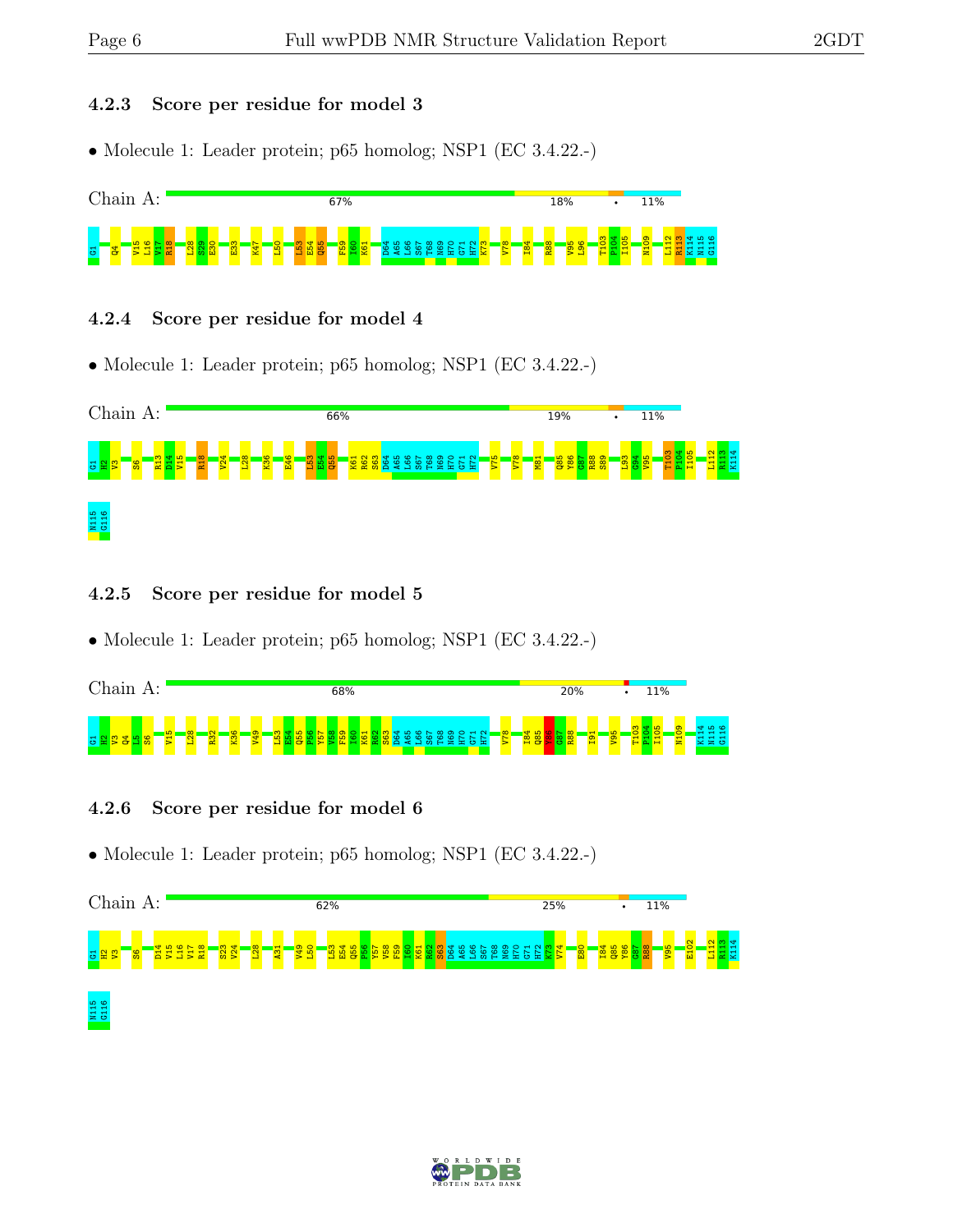#### 4.2.7 Score per residue for model 7 (medoid)

• Molecule 1: Leader protein; p65 homolog; NSP1 (EC 3.4.22.-)



#### 4.2.8 Score per residue for model 8

• Molecule 1: Leader protein; p65 homolog; NSP1 (EC 3.4.22.-)



#### 4.2.9 Score per residue for model 9

• Molecule 1: Leader protein; p65 homolog; NSP1 (EC 3.4.22.-)



#### 4.2.10 Score per residue for model 10



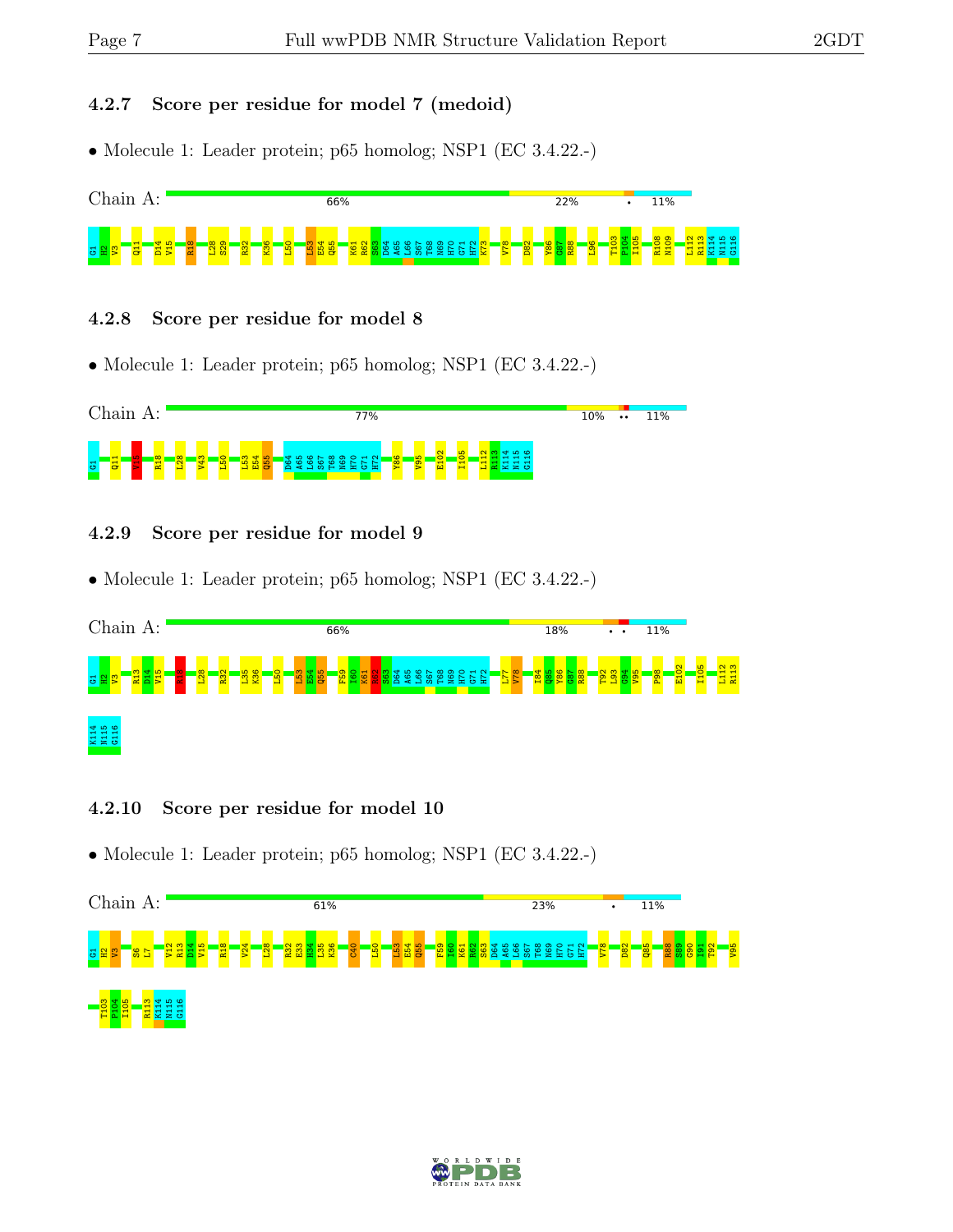#### 4.2.11 Score per residue for model 11

• Molecule 1: Leader protein; p65 homolog; NSP1 (EC 3.4.22.-)



#### 4.2.12 Score per residue for model 12

• Molecule 1: Leader protein; p65 homolog; NSP1 (EC 3.4.22.-)



#### 4.2.13 Score per residue for model 13

• Molecule 1: Leader protein; p65 homolog; NSP1 (EC 3.4.22.-)

| $\cap$ h<br>ากาท<br>◡ | 68% |     | 18% | 11%<br>$\bullet\bullet$    |
|-----------------------|-----|-----|-----|----------------------------|
| -<br>ಲ                |     | - - |     | ဖ<br>- -<br>ு<br>- -<br>v. |

#### 4.2.14 Score per residue for model 14

• Molecule 1: Leader protein; p65 homolog; NSP1 (EC 3.4.22.-)



#### 4.2.15 Score per residue for model 15

• Molecule 1: Leader protein; p65 homolog; NSP1 (EC 3.4.22.-)

Chain A:64% 22% **11%** 

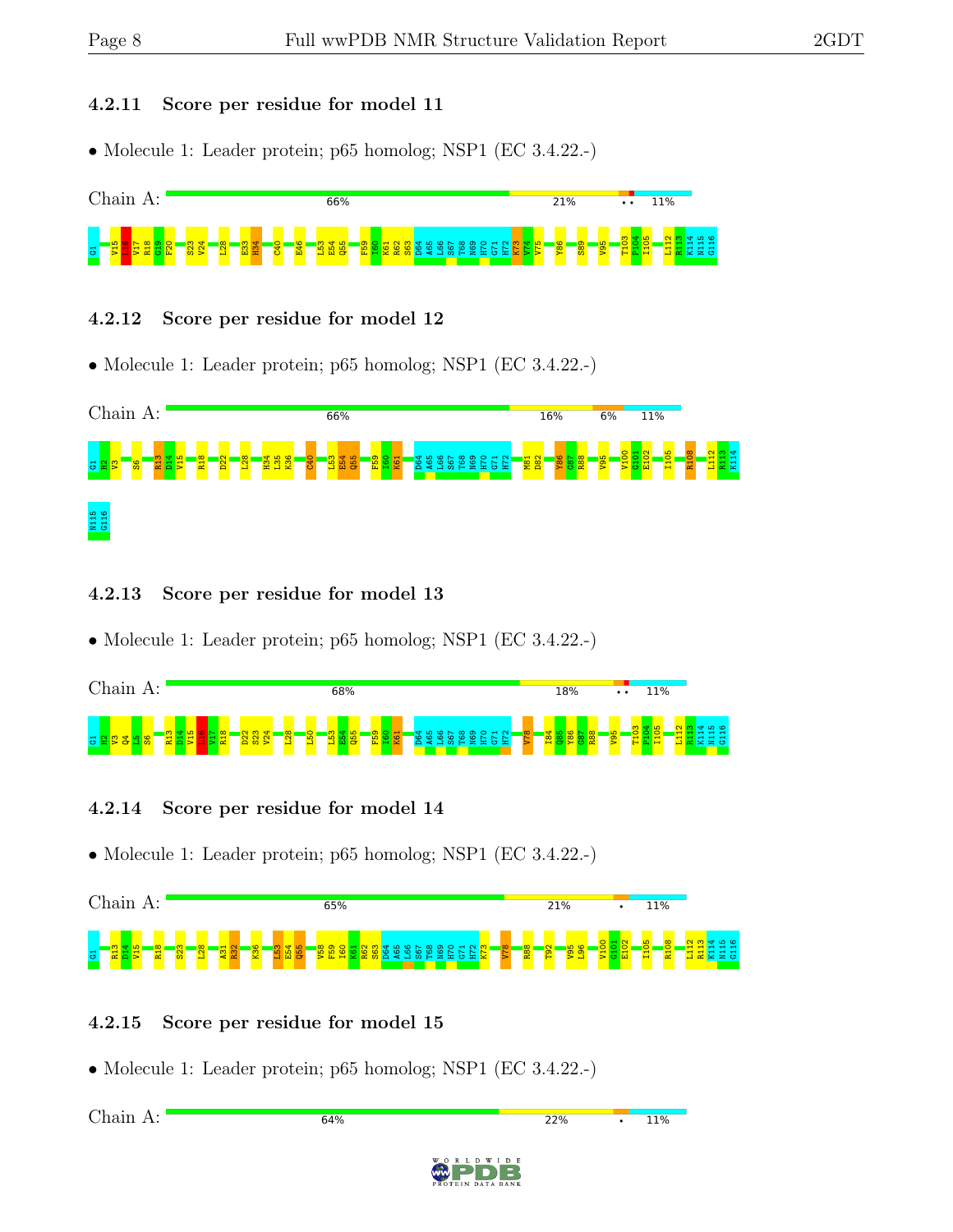# G1H2S6R13 D14 V15 D22 S29 R32 K36 L50 L53 E54 Q55 V58 F59 I60 K61 R62 S63 D64 A65 L66 S67 T68 N69 H70 G71 H72 V75 V78 A79 G83 I84 Q85 Y86 V95 L96 E102 I105 R108 L112 R113 K114<br>N115<br>a:

#### 4.2.16 Score per residue for model 16

• Molecule 1: Leader protein; p65 homolog; NSP1 (EC 3.4.22.-)



#### 4.2.17 Score per residue for model 17

• Molecule 1: Leader protein; p65 homolog; NSP1 (EC 3.4.22.-)



#### 4.2.18 Score per residue for model 18

• Molecule 1: Leader protein; p65 homolog; NSP1 (EC 3.4.22.-)



#### 4.2.19 Score per residue for model 19



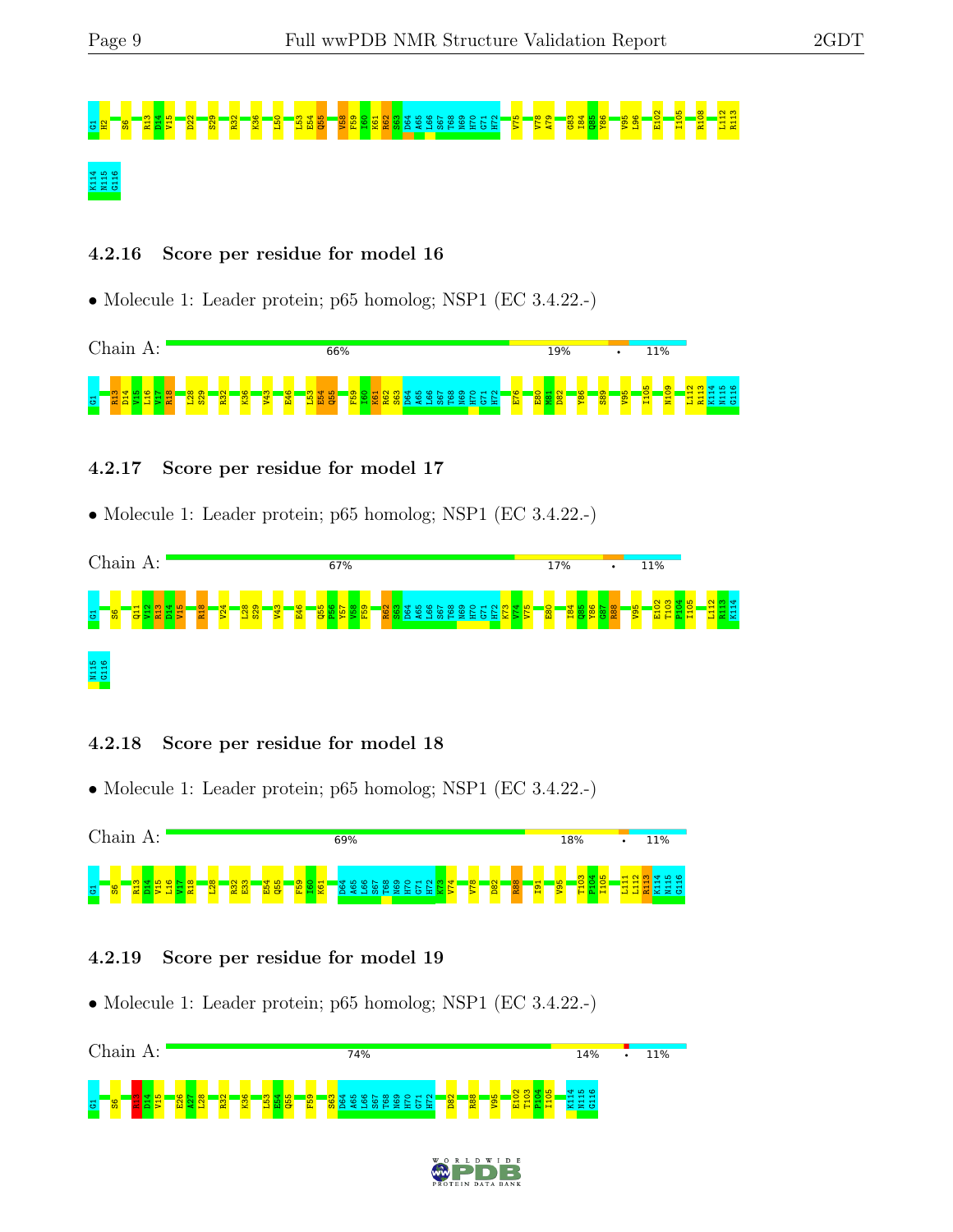#### 4.2.20 Score per residue for model 20



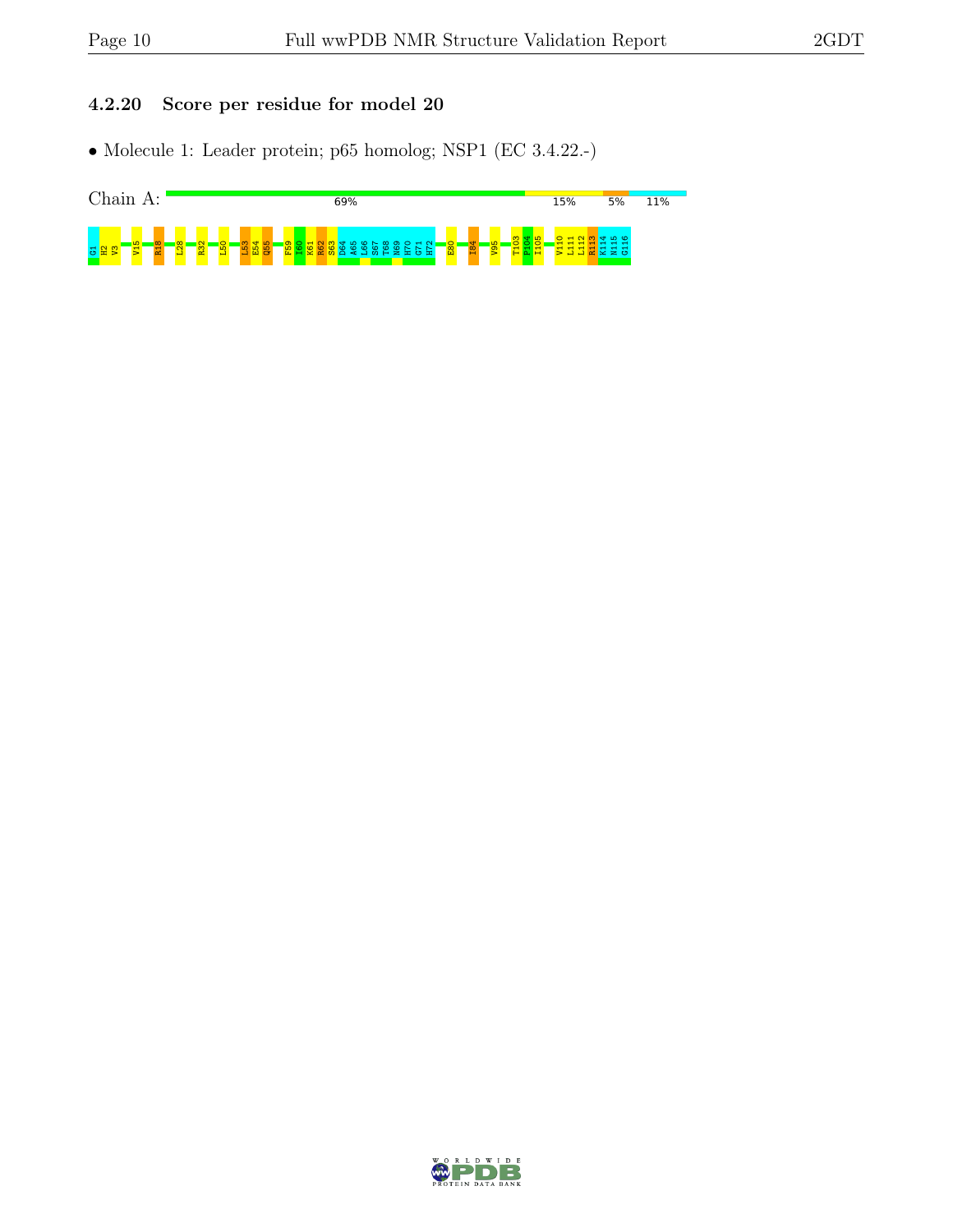# 5 Refinement protocol and experimental data overview  $(i)$

The models were refined using the following method: ATNOS/CANDID/CYANA.

Of the 120 calculated structures, 20 were deposited, based on the following criterion: target function.

The following table shows the software used for structure solution, optimisation and refinement.

| Software name   Classification |                                          | <b>Version</b> |
|--------------------------------|------------------------------------------|----------------|
| CYANA                          | structure solution $\vert 1.0.3 \rangle$ |                |
| OPAL <sub>p</sub>              | refinement                               |                |

The following table shows chemical shift validation statistics as aggregates over all chemical shift files. Detailed validation can be found in section [7](#page-18-0) of this report.

| Chemical shift file(s)                       | working cs.cif |
|----------------------------------------------|----------------|
| Number of chemical shift lists               |                |
| Total number of shifts                       | 1452           |
| Number of shifts mapped to atoms             | 1452           |
| Number of unparsed shifts                    |                |
| Number of shifts with mapping errors         |                |
| Number of shifts with mapping warnings       |                |
| Assignment completeness (well-defined parts) |                |

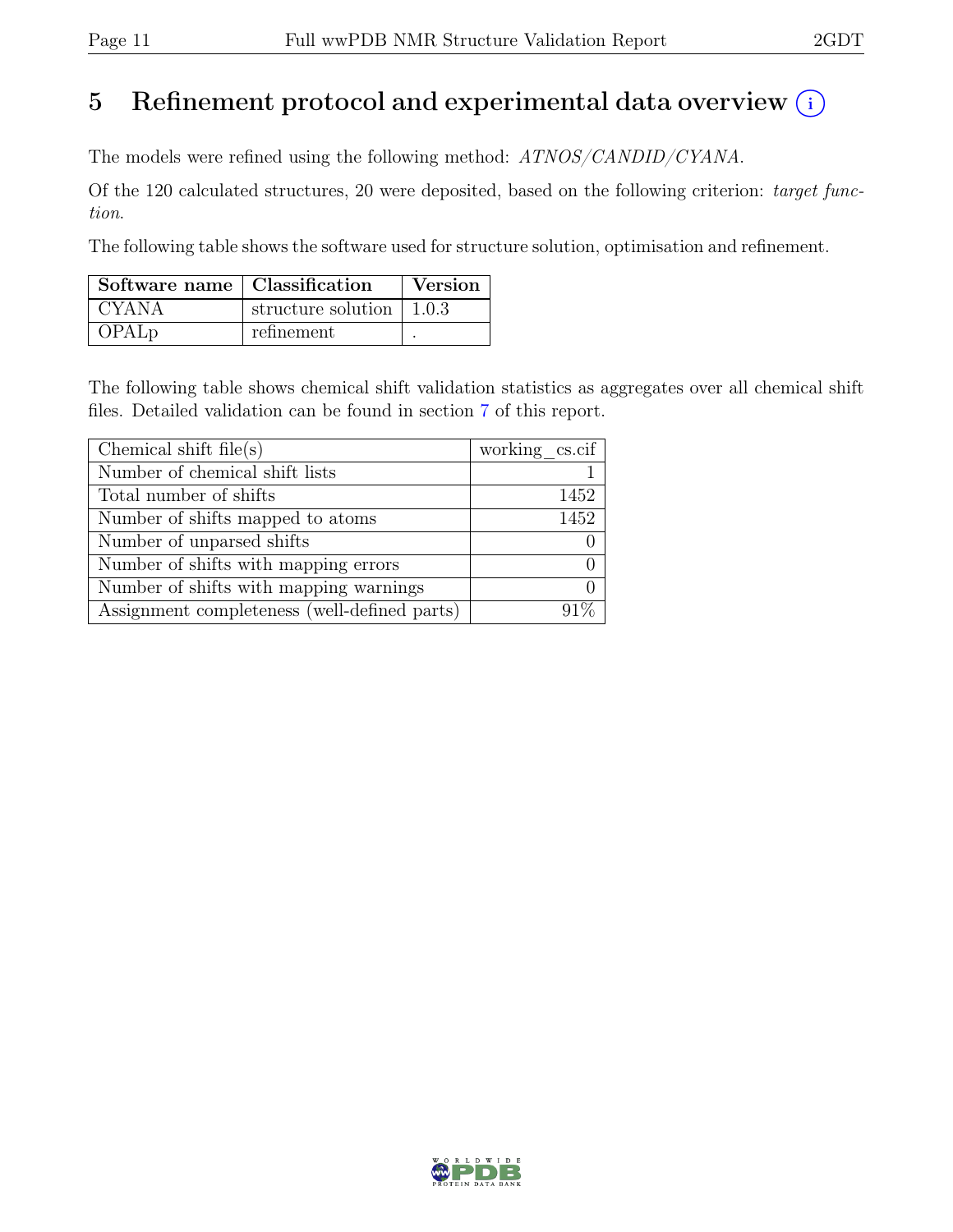# 6 Model quality  $(i)$

# 6.1 Standard geometry  $(i)$

The Z score for a bond length (or angle) is the number of standard deviations the observed value is removed from the expected value. A bond length (or angle) with  $|Z| > 5$  is considered an outlier worth inspection. RMSZ is the (average) root-mean-square of all Z scores of the bond lengths (or angles).

| Mol | $\operatorname{\mathbb{C}}$ hain |                 | Bond lengths                  | Bond angles     |                                     |  |
|-----|----------------------------------|-----------------|-------------------------------|-----------------|-------------------------------------|--|
|     |                                  | <b>RMSZ</b>     | #Z>5                          | <b>RMSZ</b>     | #Z>5                                |  |
|     |                                  | $0.56 \pm 0.01$ | $0\pm0/813$ ( $0.0\pm0.0\%$ ) | $1.13 \pm 0.03$ | $(1103 (0.1 \pm 0.1\%)$<br>$1\pm1/$ |  |
| AП  | All                              | $\rm 0.56$      | $0.0\%$<br>0/16260            | 1.13            | $0.1\%$<br>29/22060                 |  |

Chiral center outliers are detected by calculating the chiral volume of a chiral center and verifying if the center is modelled as a planar moiety or with the opposite hand. A planarity outlier is detected by checking planarity of atoms in a peptide group, atoms in a mainchain group or atoms of a sidechain that are expected to be planar.

|  | Mol   Chain   Chirality   Planarity |               |
|--|-------------------------------------|---------------|
|  | $0.0 \pm 0.0$                       | $1.8 \pm 1.1$ |
|  |                                     | 36            |

There are no bond-length outliers.

All unique angle outliers are listed below. They are sorted according to the Z-score of the worst occurrence in the ensemble.

| Mol          | Chain        | Res |             | Atoms                 | Z       | Observed $(°)$ | Ideal $(°)$ | Models         |                |
|--------------|--------------|-----|-------------|-----------------------|---------|----------------|-------------|----------------|----------------|
|              |              |     | <b>Type</b> |                       |         |                |             | Worst          | Total          |
| 1            | A            | 95  | <b>VAL</b>  | $CA-CB-CG1$           | 10.44   | 126.56         | 110.90      | $\overline{4}$ | 1              |
| 1            | A            | 13  | $\rm{ARG}$  | NE-CZ-NH <sub>2</sub> | $-8.92$ | 115.84         | 120.30      | 17             | $\overline{4}$ |
| $\mathbf{1}$ | A            | 88  | $\rm{ARG}$  | NE-CZ-NH <sub>2</sub> | $-7.50$ | 116.55         | 120.30      | 3              | $\overline{2}$ |
| 1            | A            | 18  | $\rm{ARG}$  | $CD-NE- CZ$           | 6.59    | 132.83         | 123.60      | 13             | 1              |
| $\mathbf{1}$ | A            | 18  | $\rm{ARG}$  | $NE- CZ-NH2$          | $-6.52$ | 117.04         | 120.30      | 9              | 3              |
| 1            | А            | 113 | $\rm{ARG}$  | NE-CZ-NH1             | 6.20    | 123.40         | 120.30      | 18             | $\overline{2}$ |
| 1            | A            | 32  | $\rm{ARG}$  | $NE- CZ-NH2$          | $-6.13$ | 117.23         | 120.30      | 14             | 3              |
| 1            | A            | 13  | $\rm{ARG}$  | $CD-NE- CZ$           | 5.81    | 131.74         | 123.60      | 17             | $\mathbf{1}$   |
| 1            | A            | 108 | $\rm{ARG}$  | NE-CZ-NH <sub>2</sub> | $-5.69$ | 117.45         | 120.30      | 15             | $\mathbf{1}$   |
| $\mathbf{1}$ | $\mathbf{A}$ | 53  | <b>LEU</b>  | $CB-CG-CD1$           | 5.62    | 120.56         | 111.00      | 14             | 1              |
| $\mathbf{1}$ | A            | 49  | VAL         | $CA-CB-CG1$           | 5.59    | 119.29         | 110.90      | 6              | $\mathbf{1}$   |
| 1            | А            | 57  | <b>TYR</b>  | $CB-CG-CD2$           | $-5.44$ | 117.73         | 121.00      | 17             | 1              |
| $\mathbf{1}$ | A            | 3   | VAL         | $CA-CB-CG1$           | 5.42    | 119.03         | 110.90      | 9              | $\mathbf{1}$   |
| 1            | А            | 50  | LEU         | $CB-CG-CD1$           | 5.38    | 120.16         | 111.00      | 3              | 1              |
| $\mathbf{1}$ | А            | 78  | VAL         | $CA-CB-CG1$           | 5.27    | 118.80         | 110.90      | 5              | $\overline{2}$ |

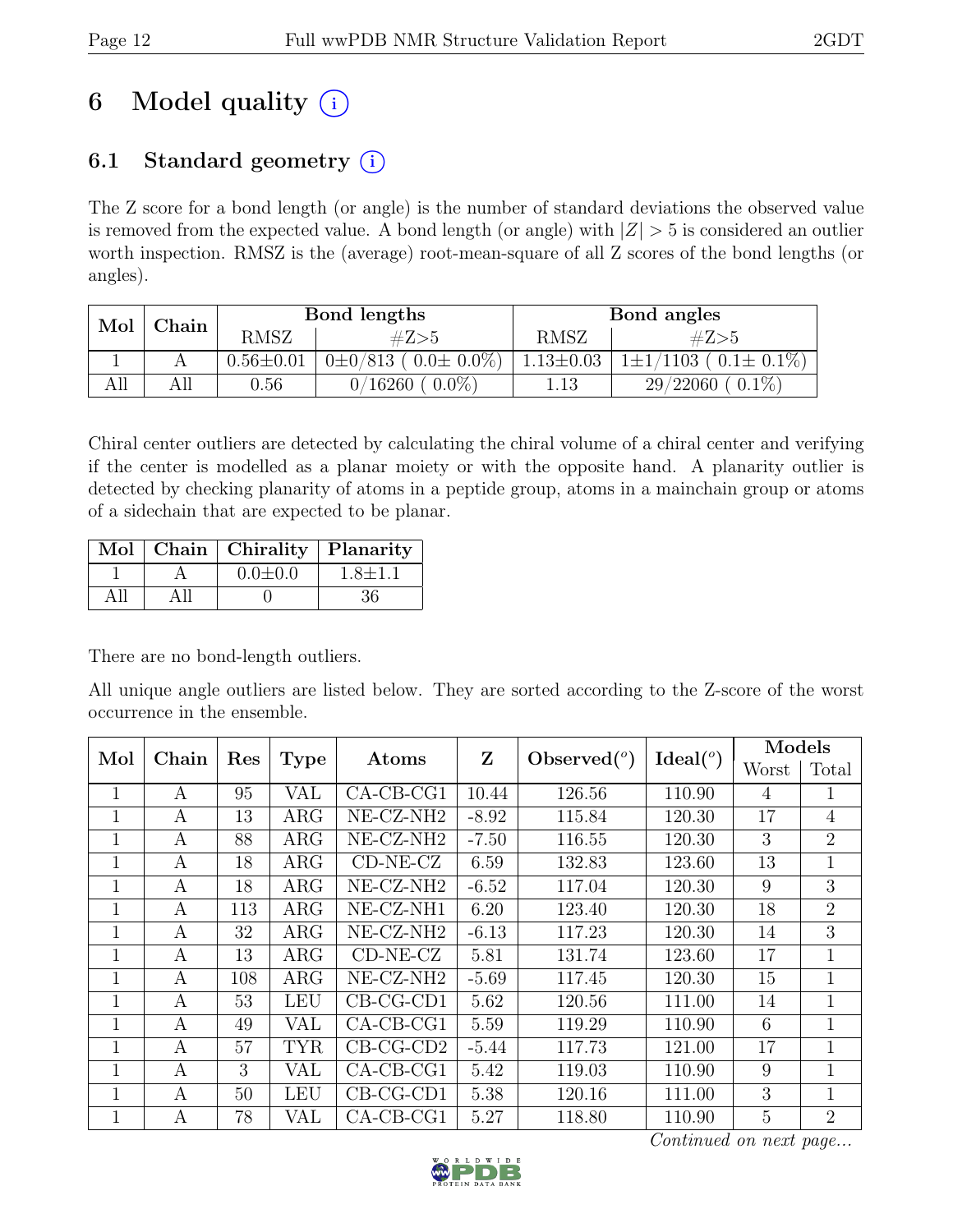| $Mol$   Chain   Res |     | Type             | Atoms       |                     |        |          | Models |       |
|---------------------|-----|------------------|-------------|---------------------|--------|----------|--------|-------|
|                     |     |                  |             | Observed $(^\circ)$ |        | Ideal(°) | Worst  | Total |
|                     | 74  | VAL              | $CA-CB-CG2$ | 5.24                | 118.76 | 110.90   |        |       |
|                     | 88  | ARG <sub>c</sub> | NE-CZ-NH1   | 5.23                | 122.92 | 120.30   | 10     |       |
|                     | 113 | $\rm{ARG}$       | NE-CZ-NH2   | $-5.20$             | 117.70 | 120.30   | 16     |       |
|                     | 62  | ARG-             | NE-CZ-NH2   | $-5.10$             | 117.75 | 120.30   |        |       |

Continued from previous page...

There are no chirality outliers.

All unique planar outliers are listed below. They are sorted by the frequency of occurrence in the ensemble.

| Mol          | Chain | Res | Type       | Group              | Models (Total) |
|--------------|-------|-----|------------|--------------------|----------------|
|              | Α     | 13  | $\rm{ARG}$ | Sidechain          |                |
| 1            | А     | 62  | $\rm{ARG}$ | Sidechain, Peptide | 5              |
| 1            | А     | 88  | $\rm{ARG}$ | Sidechain, Peptide | 4              |
|              | А     | 113 | $\rm{ARG}$ | Sidechain, Peptide | 3              |
| $\mathbf{1}$ | А     | 86  | <b>TYR</b> | Sidechain          | 3              |
| $\mathbf 1$  | А     | 32  | $\rm{ARG}$ | Sidechain          | 3              |
| 1            | Α     | 63  | <b>SER</b> | Peptide            | $\overline{2}$ |
| 1            | А     | 18  | $\rm{ARG}$ | Sidechain          | $\overline{2}$ |
| 1            | А     | 22  | ASP        | Peptide            | 1              |
| 1            | Α     | 91  | ILE        | Peptide            | 1              |
|              | А     | 57  | <b>TYR</b> | Sidechain          | 1              |
| 1            | А     | 90  | <b>GLY</b> | Peptide            | 1              |
| 1            | Α     | 108 | $\rm{ARG}$ | Sidechain          | 1              |
|              | А     | 83  | <b>GLY</b> | Peptide            | 1              |
| $\mathbf 1$  | А     | 82  | <b>ASP</b> | Peptide            | 1              |

#### 6.2 Too-close contacts  $(i)$

In the following table, the Non-H and H(model) columns list the number of non-hydrogen atoms and hydrogen atoms in each chain respectively. The H(added) column lists the number of hydrogen atoms added and optimized by MolProbity. The Clashes column lists the number of clashes averaged over the ensemble.

|  |       | Mol   Chain   Non-H   H(model)   H(added)   Clashes |       |  |
|--|-------|-----------------------------------------------------|-------|--|
|  | 800   |                                                     | 831   |  |
|  | 16000 | 16620                                               | 16620 |  |

The all-atom clashscore is defined as the number of clashes found per 1000 atoms (including hydrogen atoms). The all-atom clashscore for this structure is 2.

All unique clashes are listed below, sorted by their clash magnitude.

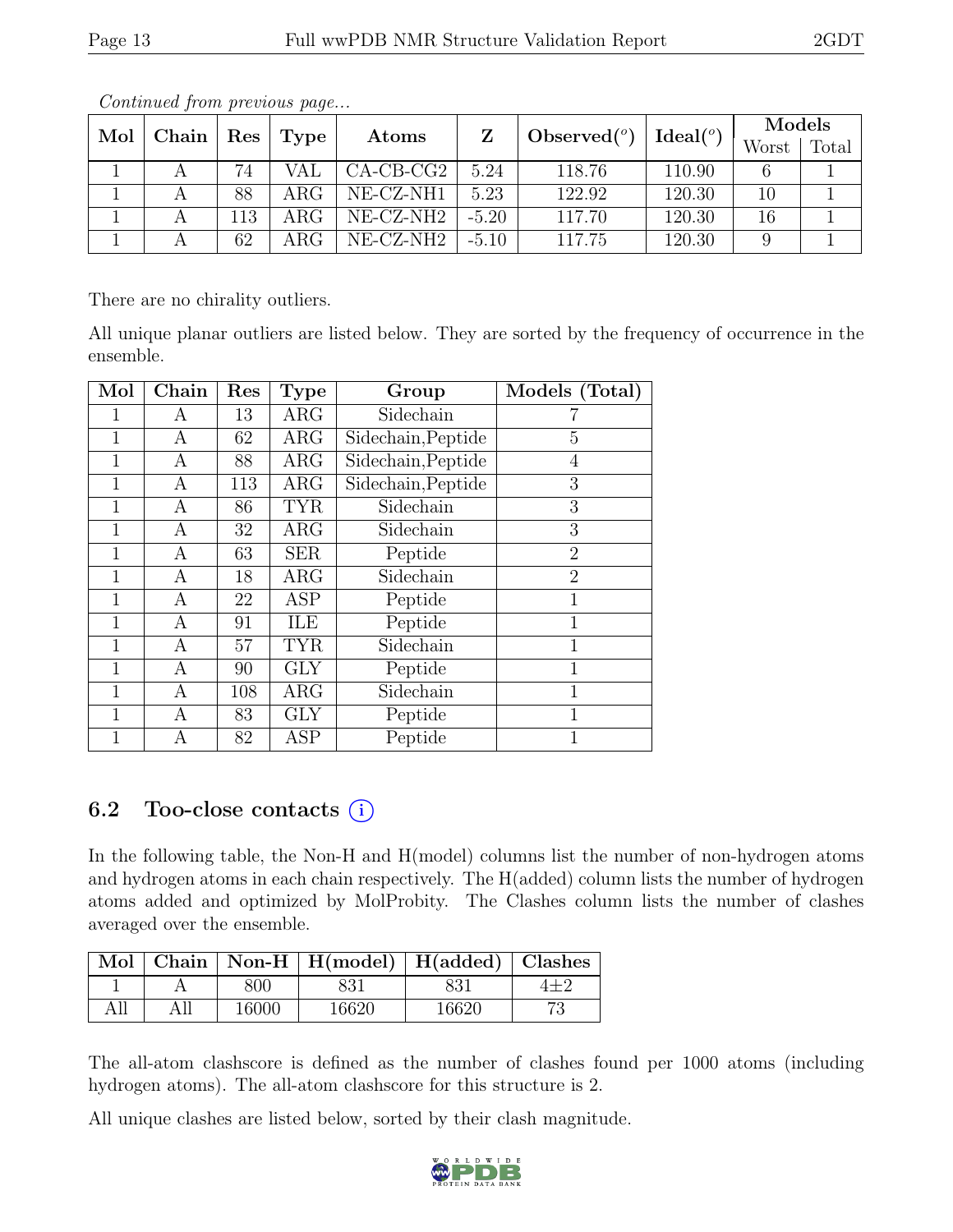| Atom-1             | Atom-2            | $Clash(\AA)$ | Distance(A) | Models           |                |
|--------------------|-------------------|--------------|-------------|------------------|----------------|
|                    |                   |              |             | Worst            | Total          |
| 1:A:62:ARG:HA      | 1:A:75:VAL:HG12   | 0.61         | 1.72        | 11               | $\sqrt{3}$     |
| 1:A:34:HIS:CE1     | 1:A:40:CYS:HB2    | 0.60         | 2.32        | 11               | $\mathbf{1}$   |
| 1:A:20:PHE:CZ      | 1: A:34: HIS: CE1 | 0.58         | 2.91        | 11               | $\mathbf{1}$   |
| 1: A:61:LYS:HE3    | 1:A:86:TYR:CD1    | 0.57         | 2.35        | $\boldsymbol{9}$ | $\overline{4}$ |
| 1:A:59:PHE:CD1     | 1:A:95:VAL:HG22   | 0.56         | 2.35        | $\overline{2}$   | 16             |
| 1:A:35:LEU:HD23    | 1: A:40: CYS:SG   | 0.55         | 2.41        | 10               | $\overline{2}$ |
| 1: A: 61: LYS: HE2 | 1: A:86: TYR:CE1  | 0.54         | 2.37        | 13               | $\mathbf{1}$   |
| 1:A:11:GLN:O       | 1:A:15:VAL:HG23   | 0.54         | 2.03        | 17               | $\overline{2}$ |
| 1: A:59: PHE:CE1   | 1:A:95:VAL:HG22   | 0.54         | 2.38        | 13               | $\mathbf{1}$   |
| 1: A: 61: LYS: HE3 | 1:A:78:VAL:HG11   | 0.53         | 1.79        | 13               | $\mathbf{1}$   |
| 1:A:35:LEU:CD1     | 1:A:77:LEU:HD11   | 0.53         | 2.34        | $9\phantom{.0}$  | $\mathbf{1}$   |
| 1:A:31:ALA:CB      | 1:A:58:VAL:HG11   | 0.51         | 2.35        | 14               | $\overline{2}$ |
| 1:A:34:HIS:NE2     | 1:A:40:CYS:HB2    | 0.49         | 2.23        | 11               | $\mathbf{1}$   |
| 1:A:16:LEU:HD23    | 1:A:16:LEU:N      | 0.49         | 2.23        | 13               | $\mathbf{1}$   |
| 1: A:61: LYS: HE3  | 1: A:86:TYR:CE1   | 0.48         | 2.44        | $\overline{5}$   | $\overline{3}$ |
| 1:A:18:ARG:HH22    | 1:A:43:VAL:HG21   | 0.48         | 1.68        | 16               | $\mathbf{1}$   |
| 1:A:16:LEU:HD23    | 1:A:16:LEU:H      | 0.47         | 1.69        | 13               | $\overline{1}$ |
| 1:A:20:PHE:CE1     | 1: A:34: HIS: NE2 | 0.46         | 2.83        | 11               | $\mathbf{1}$   |
| 1:A:18:ARG:HB3     | 1:A:53:LEU:HD13   | 0.46         | 1.86        | 3                | $\overline{3}$ |
| 1:A:35:LEU:HD12    | 1:A:77:LEU:HD11   | 0.45         | 1.88        | $\boldsymbol{9}$ | $\mathbf{1}$   |
| 1:A:61:LYS:HE3     | 1:A:78:VAL:HG21   | 0.45         | 1.88        | 13               | $\mathbf 1$    |
| 1: A:50: LEU: HG   | 1: A:57:TYR:CE2   | 0.44         | 2.47        | $\,6$            | $\mathbf{1}$   |
| 1:A:18:ARG:CB      | 1:A:53:LEU:HD13   | 0.44         | 2.43        | $\overline{7}$   | $\overline{2}$ |
| 1:A:18:ARG:CB      | 1:A:53:LEU:HD12   | 0.44         | 2.43        | $\overline{4}$   | $\overline{1}$ |
| 1:A:20:PHE:CE1     | 1:A:34:HIS:CE1    | 0.44         | 3.06        | 11               | $\overline{1}$ |
| 1:A:15:VAL:HG21    | 1:A:43:VAL:CG2    | 0.43         | 2.43        | 17               | $\mathbf{1}$   |
| 1: A: 61: LYS: HD3 | 1: A:86: TYR:CD1  | 0.43         | 2.48        | 12               | $\overline{2}$ |
| 1:A:2:HIS:CB       | 1:A:111:LEU:HD12  | 0.43         | 2.43        | 20               | $\mathbf{1}$   |
| 1:A:12:VAL:HG23    | 1: A:53:LEU:CD2   | 0.43         | 2.44        | 10               | 1              |
| 1:A:60:ILE:HG23    | 1:A:96:LEU:HD21   | 0.42         | 1.91        | 14               | $\mathbf{1}$   |
| 1:A:58:VAL:HG12    | 1: A:96: LEU:HD23 | 0.42         | 1.91        | 14               | 1              |
| 1:A:18:ARG:HH22    | 1:A:43:VAL:CG2    | 0.42         | 2.26        | 16               | $\mathbf{1}$   |
| 1:A:7:LEU:HD22     | 1: A:40:CYS:SG    | 0.42         | 2.54        | 10               | $\mathbf{1}$   |
| 1:A:18:ARG:HE      | 1:A:53:LEU:HD13   | 0.42         | 1.73        | 20               | $\overline{1}$ |
| 1:A:59:PHE:CD1     | 1: A:95: VAL:CG2  | 0.42         | 3.03        | 10               | 1              |
| 1: A:58: VAL:HA    | 1:A:79:ALA:HA     | 0.42         | 1.92        | 15               | $\mathbf{1}$   |
| 1:A:59:PHE:HB2     | 1:A:78:VAL:HG13   | 0.42         | 1.90        | 14               | $\mathbf{1}$   |
| 1: A: 61: LYS: CG  | 1:A:78:VAL:HG21   | 0.41         | 2.45        | 9                | $\mathbf{1}$   |
| 1: A: 61: LYS: HE2 | 1: A:86: TYR:CD1  | 0.41         | 2.51        | 13               | $\mathbf{1}$   |
| 1:A:75:VAL:HG11    | 1:A:93:LEU:HD12   | 0.41         | 1.91        | 4                | $\mathbf{1}$   |
| 1: A: 61: LYS: HD3 | 1: A:86: TYR:CE1  | 0.41         | 2.50        | $\overline{4}$   | $\mathbf{1}$   |
| 1:A:16:LEU:HD12    | 1:A:16:LEU:C      | 0.41         | 2.35        | 11               | $\mathbf{1}$   |

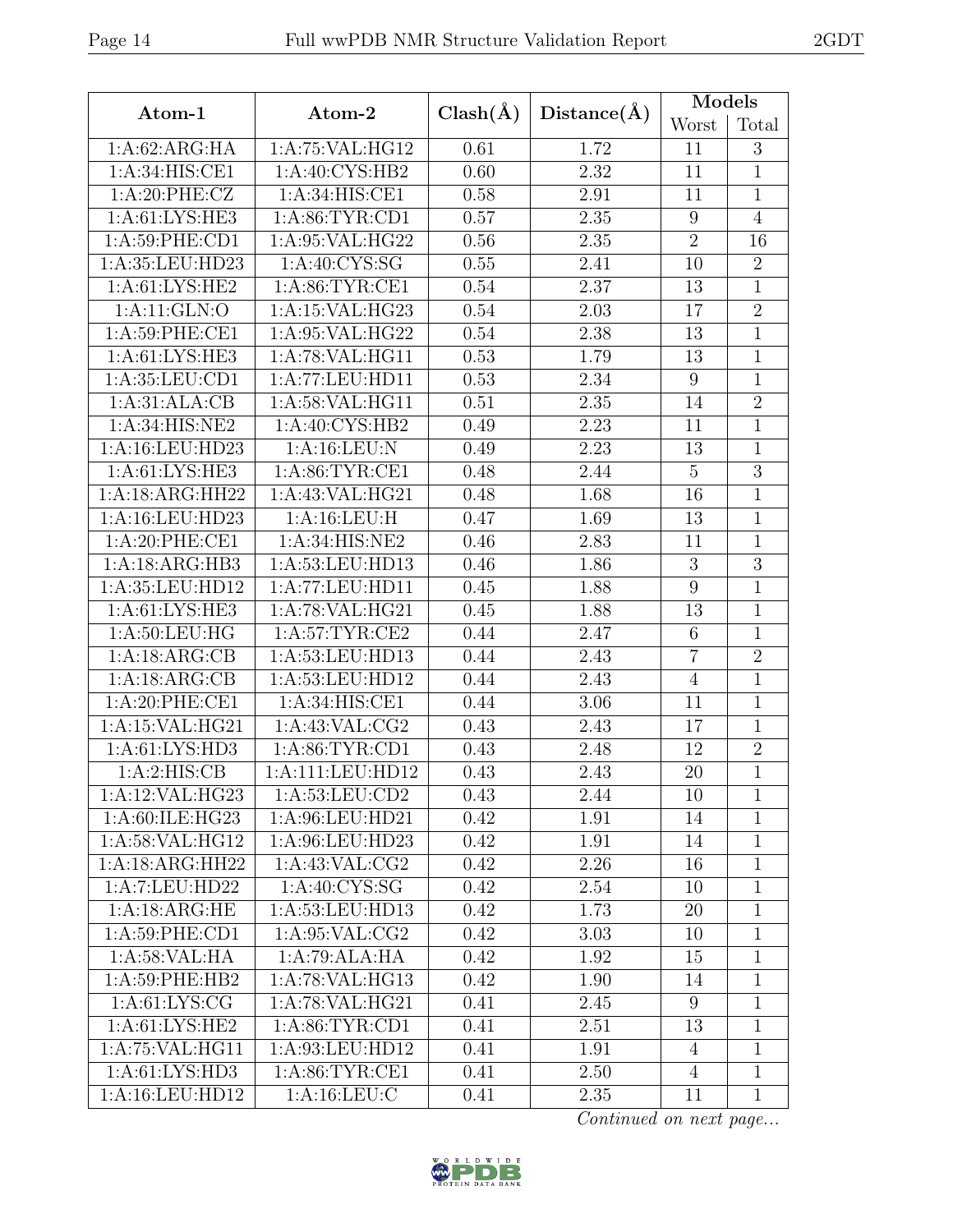| Atom-1         | Atom-2           | $Clash(\AA)$ | Distance $(A)$ | Models<br>Worst | Total |
|----------------|------------------|--------------|----------------|-----------------|-------|
| 1:A:43:VAL:CG1 | 1: A:95: VAL:HB  | 0.41         | 2.45           |                 |       |
| 1:A:18:ARG:HB3 | 1: A:53:LEU:HD23 | 0.41         | .92            |                 |       |

Continued from previous page...

## 6.3 Torsion angles  $(i)$

#### 6.3.1 Protein backbone (i)

In the following table, the Percentiles column shows the percent Ramachandran outliers of the chain as a percentile score with respect to all PDB entries followed by that with respect to all NMR entries. The Analysed column shows the number of residues for which the backbone conformation was analysed and the total number of residues.

| Mol | Chain | Analysed          | Favoured           | Allowed                                          | Outliers   | Percentiles |
|-----|-------|-------------------|--------------------|--------------------------------------------------|------------|-------------|
|     |       | $103/116$ (89%)   | $83\pm3(80\pm3\%)$ | $14\pm3$ (14 $\pm3\%$ )   6 $\pm1$ (5 $\pm1\%$ ) |            | 23          |
| All | All   | $2060/2320(89\%)$ | 1657 (80%)         | 290 $(14\%)$                                     | 113 $(5%)$ | 23          |

All 20 unique Ramachandran outliers are listed below. They are sorted by the frequency of occurrence in the ensemble.

| Mol            | Chain              | Res    | <b>Type</b>             | Models (Total) |
|----------------|--------------------|--------|-------------------------|----------------|
| $\mathbf 1$    | А                  | 55     | <b>GLN</b>              | 20             |
| $\overline{1}$ | A                  | 15     | <b>VAL</b>              | 18             |
| $\mathbf{1}$   | $\overline{A}$     | $54\,$ | GLU                     | 12             |
| $\mathbf{1}$   | $\overline{A}$     | 84     | ILE                     | 10             |
| $\mathbf{1}$   | A                  | 103    | <b>THR</b>              | 10             |
| $\mathbf{1}$   | A                  | 102    | GLU                     | 9              |
| $\mathbf{1}$   | A                  | 63     | SER                     | 6              |
| $\mathbf{1}$   | $\overline{\rm A}$ | 16     | <b>LEU</b>              | 6              |
| $\mathbf{1}$   | A                  | 91     | ILE                     | 3              |
| $\mathbf{1}$   | A                  | 73     | <b>LYS</b>              | 3              |
| $\mathbf{1}$   | $\overline{A}$     | 62     | $\rm{ARG}$              | 3              |
| $\mathbf{1}$   | A                  | 92     | <b>THR</b>              | $\overline{2}$ |
| $\mathbf{1}$   | $\overline{A}$     | 85     | <b>GLN</b>              | $\overline{2}$ |
| $\mathbf{1}$   | A                  | 86     | <b>TYR</b>              | $\overline{2}$ |
| $\mathbf{1}$   | $\overline{A}$     | 100    | $\overline{\text{VAL}}$ | $\overline{2}$ |
| $\mathbf{1}$   | $\overline{A}$     | 74     | <b>VAL</b>              | $\overline{1}$ |
| $\mathbf{1}$   | A                  | 82     | ASP                     | $\mathbf{1}$   |
| $\mathbf{1}$   | A                  | 58     | <b>VAL</b>              | $\mathbf 1$    |
| $\mathbf{1}$   | А                  | 89     | $\operatorname{SER}$    | $\mathbf{1}$   |
| $\mathbf{1}$   | А                  | 113    | $\rm{ARG}$              | $\mathbf{1}$   |

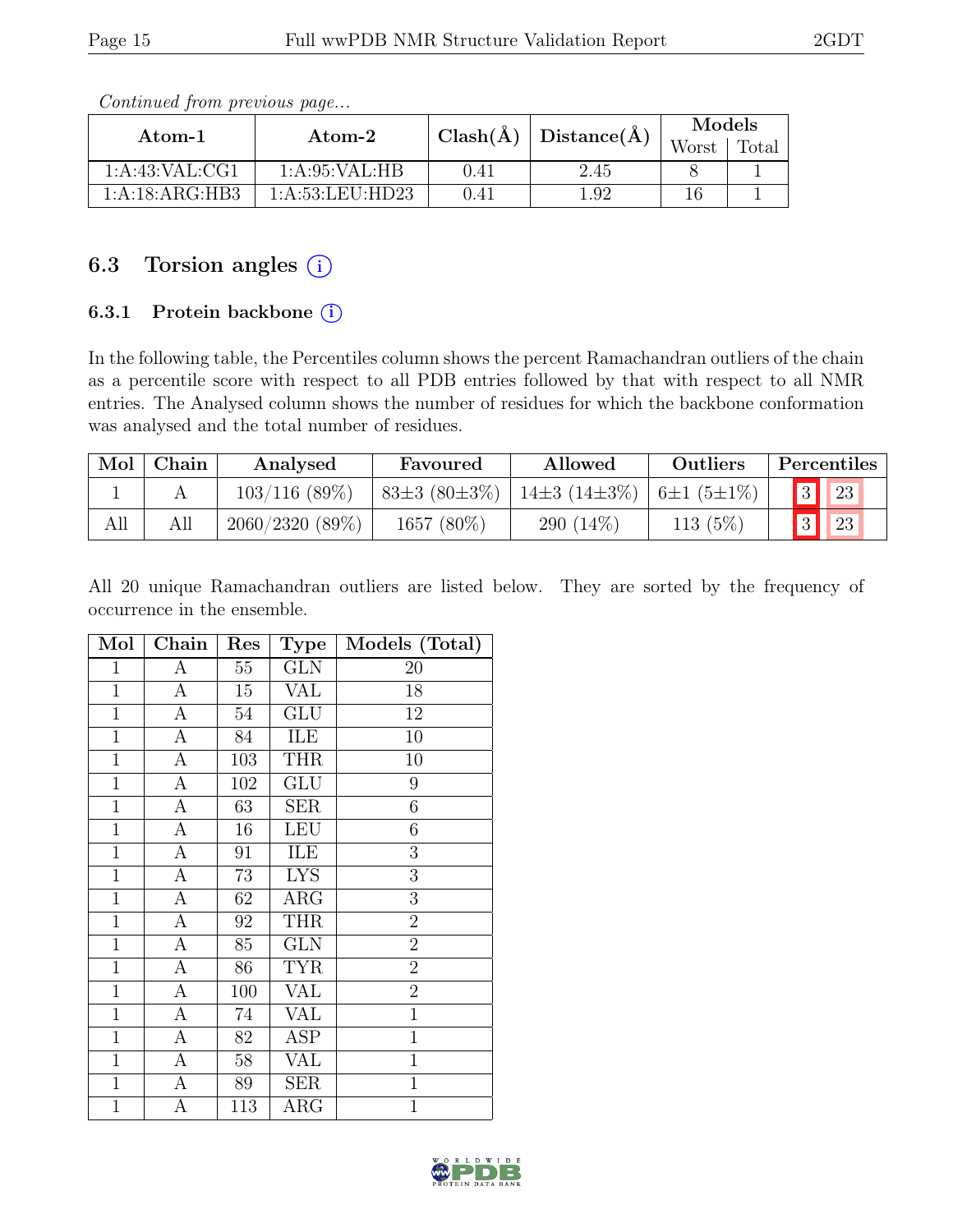#### 6.3.2 Protein sidechains  $(i)$

In the following table, the Percentiles column shows the percent sidechain outliers of the chain as a percentile score with respect to all PDB entries followed by that with respect to all NMR entries. The Analysed column shows the number of residues for which the sidechain conformation was analysed and the total number of residues.

| Mol | Chain | Analysed<br>Rotameric |                                          | <b>Outliers</b> | Percentiles |                |                          |  |
|-----|-------|-----------------------|------------------------------------------|-----------------|-------------|----------------|--------------------------|--|
|     |       | $89/98(91\%)$         | $74\pm3(84\pm3\%)$   14 $\pm3(16\pm3\%)$ |                 |             |                | $\boxed{5}$ $\boxed{41}$ |  |
| All |       | $1780/1960(91\%)$     | 1490 (84\%)                              | 290 $(16\%)$    |             | $\overline{5}$ | 41                       |  |

All 57 unique residues with a non-rotameric sidechain are listed below. They are sorted by the frequency of occurrence in the ensemble.

| Mol            | Chain              | Res             | <b>Type</b>             | Models (Total)   |
|----------------|--------------------|-----------------|-------------------------|------------------|
| $\overline{1}$ | $\overline{\rm A}$ | $\overline{28}$ | <b>LEU</b>              | $\overline{19}$  |
| $\overline{1}$ | $\overline{A}$     | 105             | ILE                     | 19               |
| $\overline{1}$ | $\overline{A}$     | 112             | LEU                     | $\overline{17}$  |
| $\mathbf{1}$   | $\overline{\rm A}$ | 53              | LEU                     | 16               |
| $\overline{1}$ | $\overline{A}$     | $\overline{18}$ | $\overline{\text{ARG}}$ | $\overline{13}$  |
| $\overline{1}$ | $\overline{A}$     | $\overline{6}$  | $\overline{\text{SER}}$ | $\overline{12}$  |
| $\mathbf{1}$   | A                  | $\overline{61}$ | <b>LYS</b>              | $\overline{11}$  |
| $\mathbf{1}$   | $\overline{A}$     | 88              | $\overline{\rm{ARG}}$   | 11               |
| $\overline{1}$ | $\overline{A}$     | 36              | <b>LYS</b>              | $\overline{11}$  |
| $\overline{1}$ | $\overline{A}$     | 55              | $\overline{\text{GLN}}$ | $\overline{11}$  |
| $\overline{1}$ | $\overline{A}$     | $\overline{78}$ | $\overline{\text{VAL}}$ | $\overline{10}$  |
| $\overline{1}$ | A                  | $\mathbf{3}$    | <b>VAL</b>              | $\boldsymbol{9}$ |
| $\overline{1}$ | $\overline{A}$     | $\overline{50}$ | LEU                     | $\overline{8}$   |
| $\overline{1}$ | A                  | 13              | $\rm{ARG}$              | $\overline{7}$   |
| $\overline{1}$ | A                  | $\overline{62}$ | ARG                     | $\overline{6}$   |
| $\overline{1}$ | $\overline{A}$     | 113             | $\rm{ARG}$              | $\overline{6}$   |
| $\mathbf{1}$   | А                  | 24              | <b>VAL</b>              | $\overline{6}$   |
| $\overline{1}$ | $\overline{A}$     | $\overline{32}$ | $\overline{\rm{ARG}}$   | $\overline{5}$   |
| $\overline{1}$ | A                  | $\overline{4}$  | $\overline{\text{GLN}}$ | $\overline{4}$   |
| $\overline{1}$ | $\overline{A}$     | $\overline{22}$ | <b>ASP</b>              | $\overline{4}$   |
| $\mathbf{1}$   | А                  | 33              | GLU                     | $\overline{4}$   |
| $\overline{1}$ | A                  | 109             | <b>ASN</b>              | $\overline{4}$   |
| $\overline{1}$ | A                  | $\overline{46}$ | $\overline{\text{GLU}}$ | $\overline{4}$   |
| $\overline{1}$ | A                  | $\overline{63}$ | <b>SER</b>              | $\overline{4}$   |
| $\overline{1}$ | $\overline{\rm A}$ | 23              | SER                     | $\overline{4}$   |
| $\overline{1}$ | A                  | 80              | $\overline{\text{GLU}}$ | $\overline{4}$   |
| $\mathbf{1}$   | A                  | 29              | <b>SER</b>              | $\overline{4}$   |
| $\overline{1}$ | А                  | 82              | $\overline{\text{ASP}}$ | $\overline{4}$   |
| $\mathbf{1}$   | А                  | 92              | <b>THR</b>              | 3                |

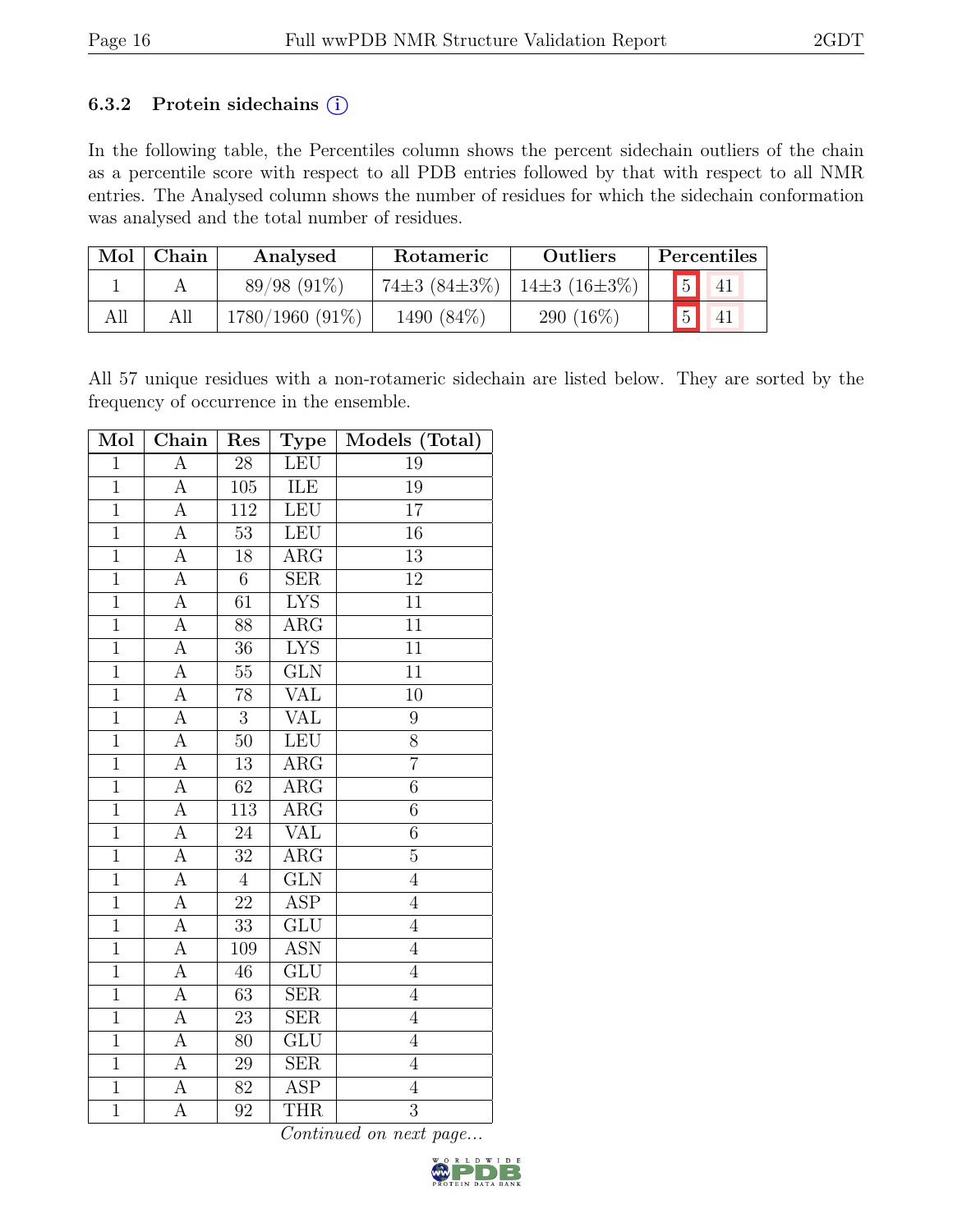| Mol            | $\overline{\text{Chain}}$ | Res             | $\cdots$ $\cdots$ $\cdots$<br>Type | Models (Total) |
|----------------|---------------------------|-----------------|------------------------------------|----------------|
| $\overline{1}$ | $\overline{\rm A}$        | 96              | <b>LEU</b>                         | 3              |
| $\mathbf{1}$   | A                         | 103             | <b>THR</b>                         | 3              |
| $\overline{1}$ | A                         | $\overline{2}$  | <b>HIS</b>                         | $\overline{3}$ |
| $\overline{1}$ | $\overline{A}$            | 14              | <b>ASP</b>                         | $\overline{3}$ |
| $\overline{1}$ | $\overline{\rm A}$        | $\overline{73}$ | <b>LYS</b>                         | $\overline{3}$ |
| $\mathbf{1}$   | $\overline{A}$            | 108             | $\rm{ARG}$                         | $\overline{3}$ |
| $\overline{1}$ | $\overline{A}$            | $\overline{93}$ | LEU                                | $\overline{2}$ |
| $\overline{1}$ | $\overline{A}$            | 74              | $\overline{\text{VAL}}$            | $\overline{2}$ |
| $\overline{1}$ | $\overline{A}$            | 81              | <b>MET</b>                         | $\overline{2}$ |
| $\mathbf{1}$   | $\overline{A}$            | 85              | GLN                                | $\overline{2}$ |
| $\overline{1}$ | A                         | 89              | <b>SER</b>                         | $\overline{2}$ |
| $\overline{1}$ | А                         | $\overline{17}$ | $\overline{\text{VAL}}$            | $\overline{2}$ |
| $\overline{1}$ | $\overline{A}$            | 40              | $\overline{\text{CYS}}$            | $\overline{2}$ |
| $\overline{1}$ | $\overline{A}$            | $16\,$          | ${\rm LEU}$                        | $\overline{2}$ |
| $\overline{1}$ | $\overline{A}$            | 34              | $\overline{HIS}$                   | $\overline{2}$ |
| $\overline{1}$ | $\overline{A}$            | 54              | $\overline{\text{GLU}}$            | $\overline{2}$ |
| $\overline{1}$ | $\overline{A}$            | $\overline{30}$ | GLU                                | $\overline{1}$ |
| $\overline{1}$ | $\overline{A}$            | 47              | <b>LYS</b>                         | $\mathbf 1$    |
| $\mathbf{1}$   | A                         | 49              | <b>VAL</b>                         | $\mathbf 1$    |
| $\overline{1}$ | $\overline{A}$            | 11              | $\overline{\text{GLN}}$            | $\overline{1}$ |
| $\mathbf{1}$   | A                         | $\overline{15}$ | $\overline{\text{VAL}}$            | $\mathbf{1}$   |
| $\overline{1}$ | $\overline{A}$            | $\overline{86}$ | <b>TYR</b>                         | $\overline{1}$ |
| $\overline{1}$ | $\overline{A}$            | 98              | $\overline{\text{PRO}}$            | $\overline{1}$ |
| $\overline{1}$ | $\overline{A}$            | $\overline{76}$ | $\overline{\text{GLU}}$            | $\overline{1}$ |
| $\overline{1}$ | $\overline{A}$            | 111             | <b>LEU</b>                         | $\overline{1}$ |
| $\mathbf{1}$   | A                         | $26\,$          | <b>GLU</b>                         | $\overline{1}$ |
| $\overline{1}$ | $\overline{A}$            | 84              | ILE                                | $\overline{1}$ |
| $\overline{1}$ | $\boldsymbol{A}$          | 110             | VAL                                | $\overline{1}$ |

Continued from previous page...

#### 6.3.3 RNA  $(i)$

There are no RNA molecules in this entry.

## 6.4 Non-standard residues in protein, DNA, RNA chains  $(i)$

There are no non-standard protein/DNA/RNA residues in this entry.

## 6.5 Carbohydrates  $(i)$

There are no monosaccharides in this entry.

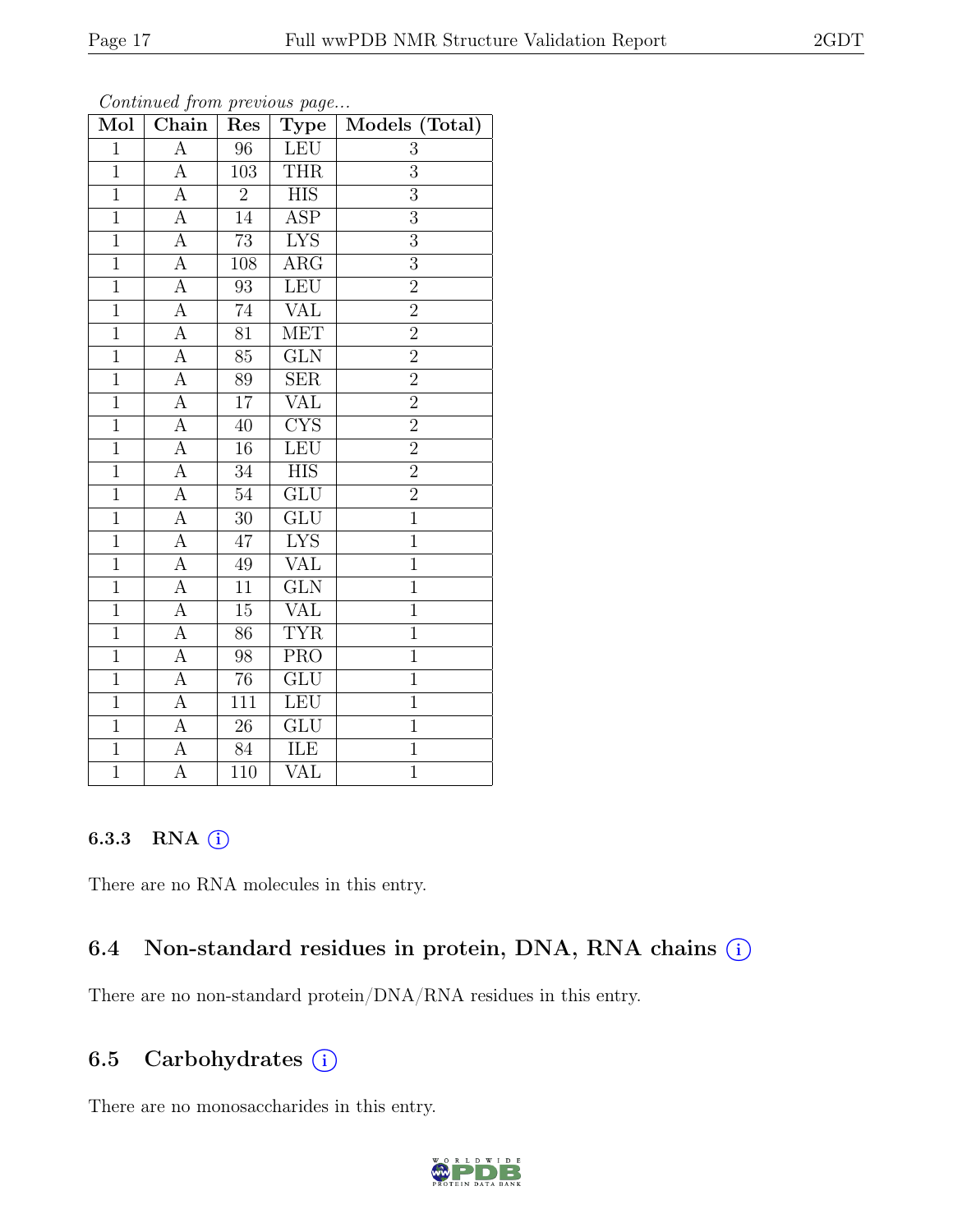## 6.6 Ligand geometry  $(i)$

There are no ligands in this entry.

## 6.7 Other polymers  $(i)$

There are no such molecules in this entry.

## 6.8 Polymer linkage issues (i)

There are no chain breaks in this entry.

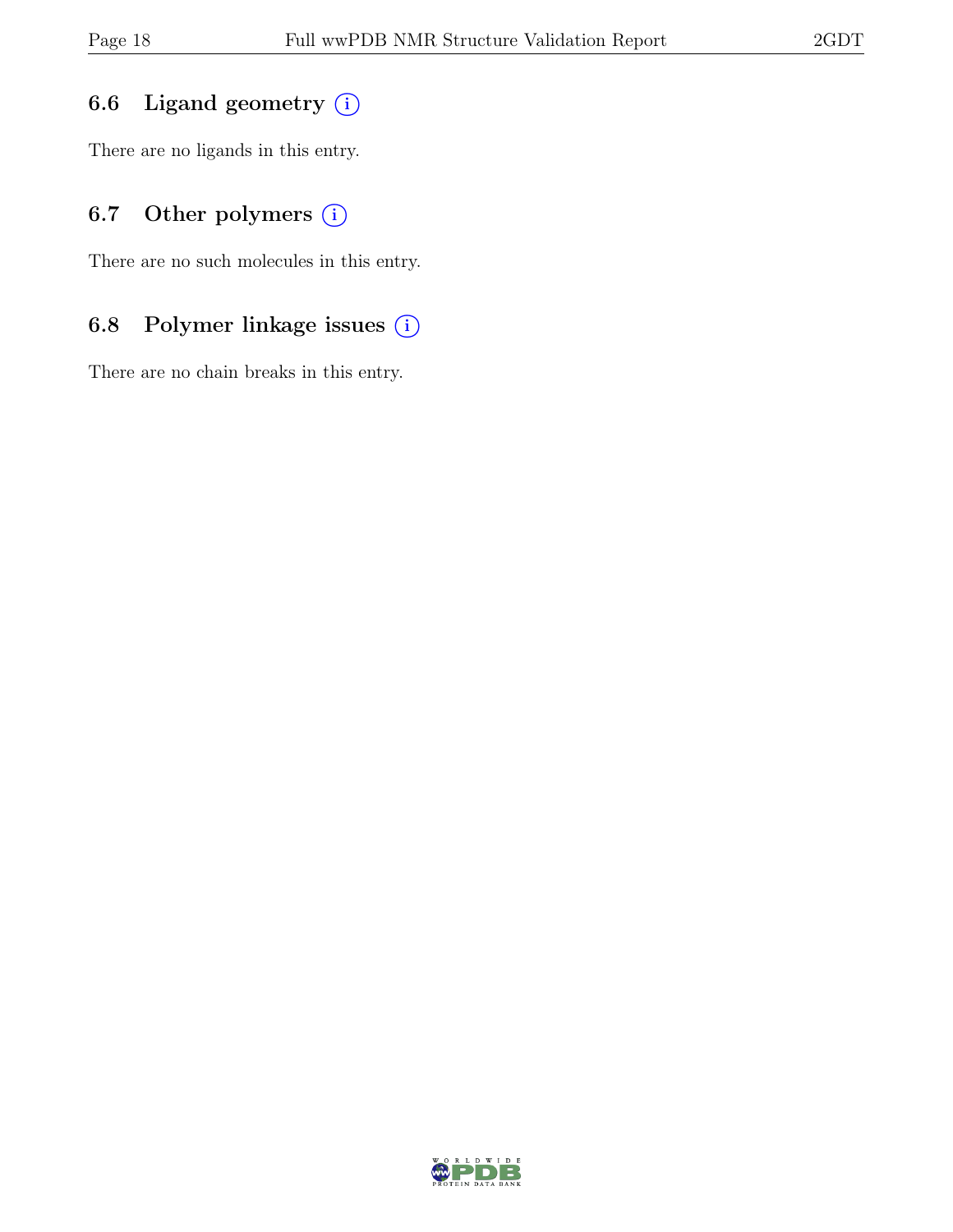# <span id="page-18-0"></span>7 Chemical shift validation  $(i)$

The completeness of assignment taking into account all chemical shift lists is 91% for the welldefined parts and 90% for the entire structure.

## 7.1 Chemical shift list 1

File name: working cs.cif

Chemical shift list name: assigned\_chem\_shift\_list\_1

#### 7.1.1 Bookkeeping (i)

The following table shows the results of parsing the chemical shift list and reports the number of nuclei with statistically unusual chemical shifts.

| Total number of shifts                  | 1452 |
|-----------------------------------------|------|
| Number of shifts mapped to atoms        | 1452 |
| Number of unparsed shifts               |      |
| Number of shifts with mapping errors    |      |
| Number of shifts with mapping warnings  |      |
| Number of shift outliers (ShiftChecker) |      |

#### 7.1.2 Chemical shift referencing  $(i)$

The following table shows the suggested chemical shift referencing corrections.

| <b>Nucleus</b>      |     | $\#$ values Correction $\pm$ precision, ppm | Suggested action           |
|---------------------|-----|---------------------------------------------|----------------------------|
| ${}^{13}C_{\alpha}$ | 116 | $-0.04 \pm 0.17$                            | None needed $(0.5 ppm)$    |
| ${}^{13}C_{\beta}$  | 103 | $0.07 \pm 0.18$                             | None needed $(0.5 ppm)$    |
| $^{13}C'$           | 105 | $-0.05 \pm 0.15$                            | None needed $(0.5 ppm)$    |
| 15 <sub>N</sub>     | 106 | $0.43 \pm 0.53$                             | None needed ( $< 0.5$ ppm) |

#### 7.1.3 Completeness of resonance assignments  $(i)$

The following table shows the completeness of the chemical shift assignments for the well-defined regions of the structure. The overall completeness is 91%, i.e. 1154 atoms were assigned a chemical shift out of a possible 1274. 31 out of 31 assigned methyl groups (LEU and VAL) were assigned stereospecifically.

|           | Total              | Н                                 | $13\Omega$ | 15 <sub>N</sub> |
|-----------|--------------------|-----------------------------------|------------|-----------------|
| Backbone  | 491/505(97%)       | $198/201 (99\%)$   198/206 (96%)  |            | 95/98(97%)      |
| Sidechain | $615/706$ $(87\%)$ | $372/409$ (91\%)   235/265 (89\%) |            | 8/32(25%)       |